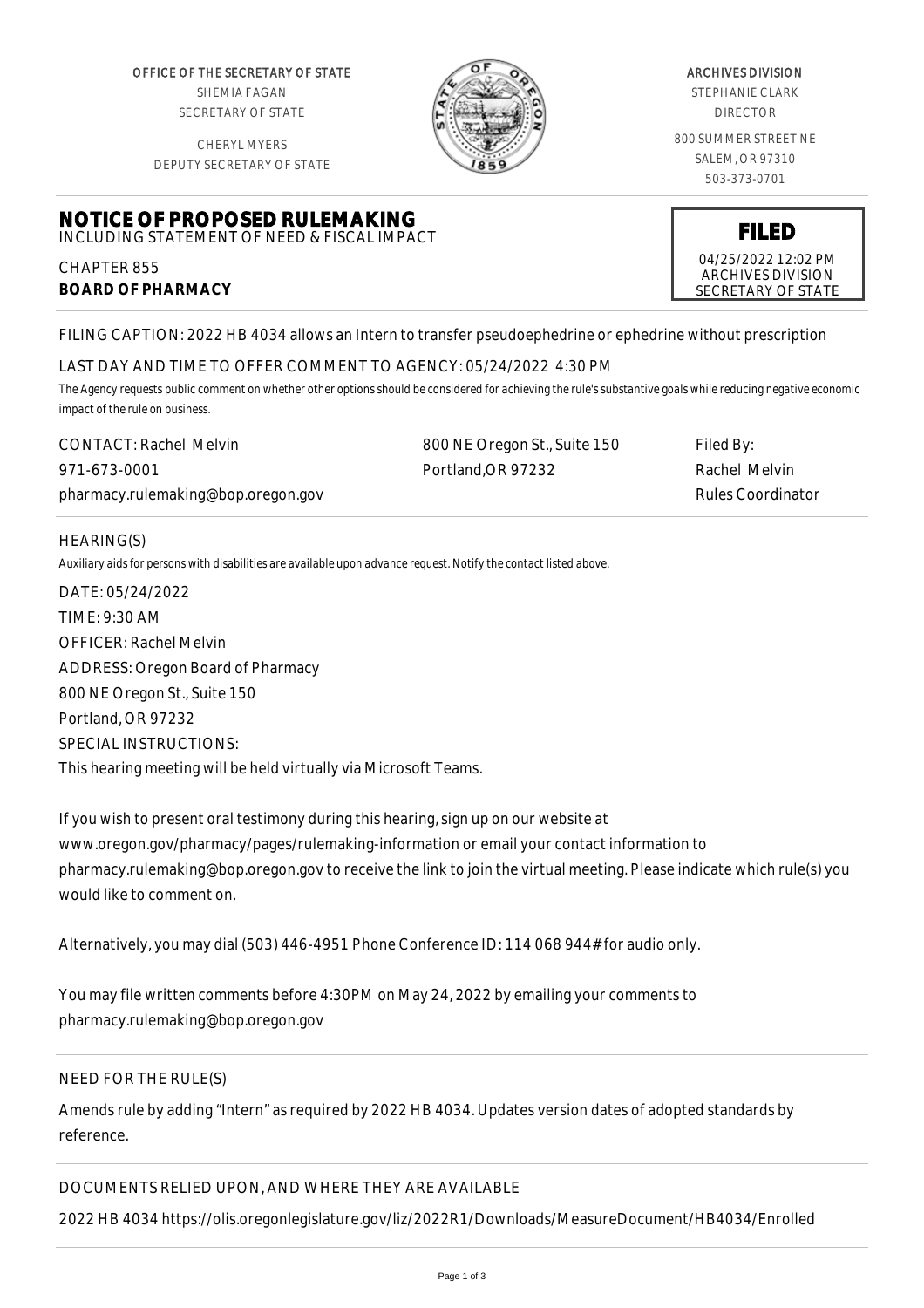# STATEMENT IDENTIFYING HOW ADOPTION OF RULE(S) WILL AFFECT RACIAL EQUITY IN THIS STATE

Adopting proposed rule amendments will increase patient access to drugs containing pseudoephedrine or ephedrine by reducing barriers for pharmacy staff and the patient.

#### FISCAL AND ECONOMIC IMPACT:

No fiscal impact anticipated.

#### COST OF COMPLIANCE:

*(1) Identify any state agencies, units of local government, and members of the public likely to be economically affected by the rule(s). (2) Effect on Small Businesses: (a) Estimate the number and type of small businesses subject to the rule(s); (b) Describe the expected reporting, recordkeeping and administrative activities and cost required to comply with the rule(s); (c) Estimate the cost of professional services, equipment supplies, labor and increased administration required to comply with the rule(s).*

There are no known economic impacts to the Oregon Board of Pharmacy, small businesses, or members of the public.

## DESCRIBE HOW SMALL BUSINESSES WERE INVOLVED IN THE DEVELOPMENT OF THESE RULE(S):

Small businesses were not involved in the development of the proposed amendments to the rule.

## WAS AN ADMINISTRATIVE RULE ADVISORY COMMITTEE CONSULTED? NO IF NOT, WHY NOT?

Legislative directive of 2022 HB 4034.

## AMEND: 855-080-0026

RULE SUMMARY: OAR 855-080-0026 proposed amendments include adding "Intern" as mandated in 2022 HB 4034, which allows an Intern to transfer a drug containing pseudoephedrine or ephedrine or a salt, isomer or salt of an isomer of pseudoephedrine or ephedrine without a prescription from a practitioner to a person who is 18 years of age or older and who provides to the Pharmacist, Intern, Certified Oregon Pharmacy Technician or Pharmacy Technician the person's valid government-issued photo identification. Updates version dates of adopted standards by reference.

CHANGES TO RULE:

855-080-0026 Schedule V ¶

Schedule V consists of the drugs and other substances, by whatever official, common, usual, chemical, or brand name designated, listed in 21 CFR 1308.15 (04/01/20201); and¶

- (1) Products containing pseudoephedrine or the salts of pseudoephedrine as an active ingredient.¶
- (2) Products containing ephedrine or the salts of ephedrine as an active ingredient.¶
- (3) Products containing phenylpropanolamine or the salts of phenylpropanolamine as an active ingredient.¶
- (4) In order to provide non-prescription pseudoephedrine or ephedrine to a purchaser, a pharmacy must:¶
- (a) Store all pseudoephedrine and ephedrine behind the pharmacy counter in an area that is inaccessible to the public;¶
- (b) Utilize an electronic system meeting the requirements under section 2 of HB 2648 (2021)ORS 475.230; T (c) Train individuals who are responsible for providing pseudoephedrine or ephedrine to purchasers on the requirements of the Combat Methamphetamine Epidemic Act of 2005 (Title VII of the USA PATRIOT Improvement and Reauthorization Act of 2005, P.L. 109-177), the Combat Methamphetamine Enhancement Act of 2010, P.L. 111-268, and use of the electronic system as described in 2021 HB 2648ORS 475.230; T (d) Ensure that only a Pharmacist, Intern, Certified Oregon Pharmacy Technician or Certified Oregon Pharmacy Technician provides pseudoephedrine or ephedrine to the purchaser after:¶
- (A) Verifying that the purchaser is 18 years of age or older;¶
- (B) Verifying the identity of the purchaser with valid government-issued photo identification; and¶
- (C) Confirming the purchase is allowed via the electronic system; and¶